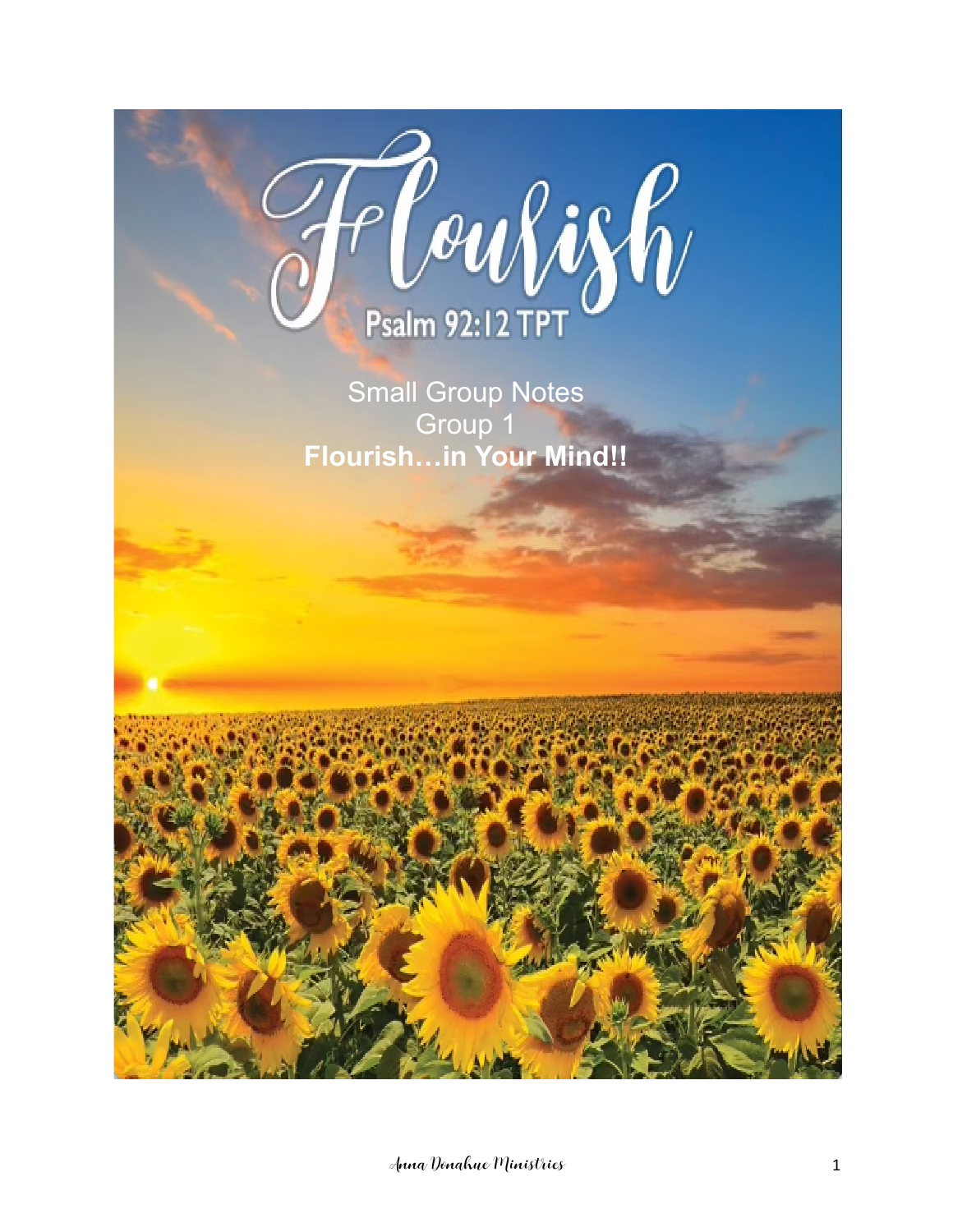# $\sim$  Session 3 – Small Group #1  $\sim$ **FLOURISH…in Your Mind! Building and Sustaining a Healthy Mind**

#### **Proverbs 25:28** - **He that hath no rule over his own spirit is like a city that is broken down, and without walls.**

In Bible days, the greatest protection a city had were its walls which encircled it. At night the inhabitants would shut the gates, guard the walls, and watch for intruders. **The walls were built to protect the city and its inhabitants**. If enemies tried to get in, they had to go over the walls or come in through the gates. Of course, if they gained access into the city, they could spoil, ravage, and kill its inhabitants. **So it was very important to keep the walls and gates in good repair.**

#### **Walls and Gates-Word of God, Praise, Blood of Jesus, Grace, Mind, Will, Emotions, etc…**

# **Building**

- 1. Thinking determines our **spiritual health - Proverbs 25:28** opening Scripture
- 2. Provision has been made We understand that we are to have sound mind 2 Tim. 1:7 - **For God has not given us a spirit of fear, but of power and of love and of a sound mind.** 3 John 2: 1 Thes. 5:23.
- 3. We recognize our position in Christ

#### **Proverbs 5:23** (TLB) - **Be careful how you think! Your life is shaped by your thoughts! Healthy Mind** -

\*Controlled mind-ability to control your thoughts

\*Law of the Lord is in your mind

- \*Your mind is working right
- \*A renewed mind is one whose life has come under the Lordship of Christ-Norman Robertson

\*At peace, without turmoil or anxiety

## **Unhealthy Mind** - Frank Dimazio

\*Begins with uncontrolled thoughts

-Uncontrolled means there is no screen on the window-bugs come in-no resistance-it can ruin your life

## **Building and Sustaining a Healthy Mind**

#### **Always remember! - Satan cannot directly attack your heart. He has to work from the outside in. He begins with the mind. He begins with your mind and your thoughts. He attacks from outside the walls, battling you with thoughts so you'll open the gate.**

The thought enters into our mind and goes through a decision-making process. Your mind makes decisions about **who** goes into the city! Your mind will then search like a computer to see if any information concerning this thought has been filed away. If it has, and you have been accustomed to accepting wrong thoughts, then you are going to have to make a conscious decision to reject that thought. You must de-program the thought, as it has been